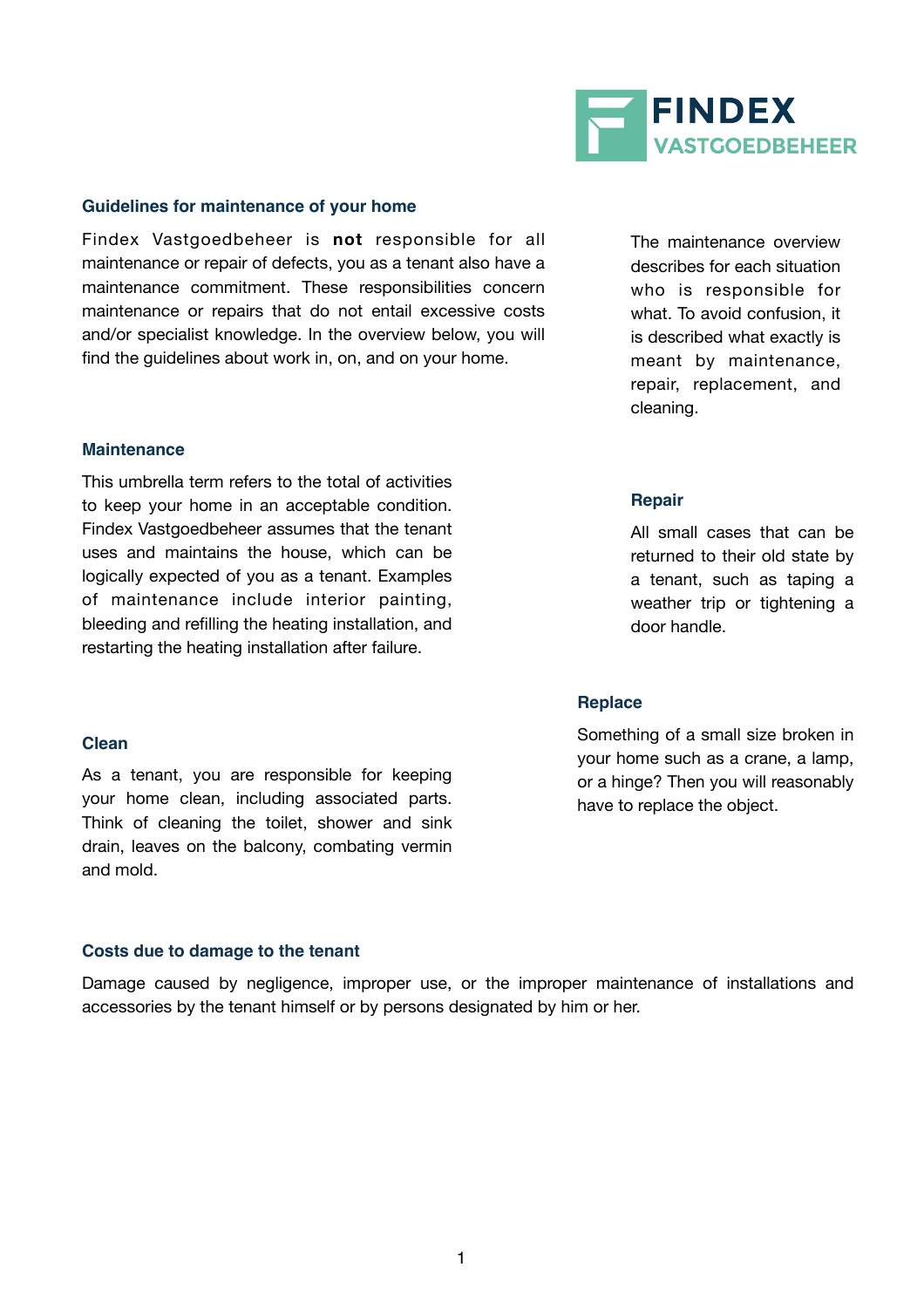## **Maintenance Overview**

# Tenant<br>**Owner**<br>Service Costs

## **B**

| <b>Balcony</b>                                                  | Maintenance, repair or replace |  |
|-----------------------------------------------------------------|--------------------------------|--|
| Balcony                                                         | Clean                          |  |
| <b>Balcony drain</b><br>(see sewerage)                          | Repair or replace              |  |
| Balcony drain<br>(see sewerage)                                 | Clean                          |  |
| <b>Bathroom Owner elements</b>                                  | Maintenance, repair or replace |  |
| <b>Bathtub</b>                                                  | Repair or replace              |  |
| <b>Bathtub</b>                                                  | Maintenance                    |  |
| Built-in equipment<br>(if part of the rented property)          | Replace                        |  |
| Built-in equipment elements<br>(if part of the rented property) | Maintenance, repair or replace |  |

# **C**

|                                                                 |                                | Tenant | <b>Owner</b> | Service Costs |
|-----------------------------------------------------------------|--------------------------------|--------|--------------|---------------|
|                                                                 |                                |        |              |               |
|                                                                 |                                |        |              |               |
| B                                                               |                                |        |              |               |
| <b>Balcony</b>                                                  | Maintenance, repair or replace |        |              |               |
| Balcony                                                         | Clean                          |        |              |               |
| <b>Balcony drain</b><br>(see sewerage)                          | Repair or replace              |        |              |               |
| Balcony drain<br>(see sewerage)                                 | Clean                          |        |              |               |
| <b>Bathroom Owner elements</b>                                  | Maintenance, repair or replace |        |              |               |
| <b>Bathtub</b>                                                  | Repair or replace              |        |              |               |
| <b>Bathtub</b>                                                  | Maintenance                    |        |              |               |
| Built-in equipment<br>(if part of the rented property)          | Replace                        |        |              |               |
| Built-in equipment elements<br>(if part of the rented property) | Maintenance, repair or replace |        |              |               |
|                                                                 |                                |        |              |               |
| C                                                               |                                |        |              |               |
| Cable installation up to the meter cupboard                     | Maintenance, repair or replace |        |              |               |
| Cable request and connection                                    | Maintenance, repair or replace |        |              |               |
| Ceiling                                                         | Paint                          |        |              |               |
| Central heating                                                 | Maintenance, repair or replace |        |              |               |
| Central heating venting water pressure                          | <b>Bleed</b>                   |        |              |               |
| Chimney                                                         | Maintenance, repair or replace |        |              |               |
| Cistern<br>(see sanitary)                                       | Maintenance, repair or replace |        |              |               |
| Cistern elements                                                | Maintenance, repair or replace |        |              |               |
| Concrete                                                        | Maintenance, repair or replace |        |              |               |
| Contents and inventory                                          | Maintenance, repair or replace |        |              |               |
| <b>Cranes</b>                                                   | Replace                        |        |              |               |
| <b>Cranes elements</b>                                          | Maintenance, repair or replace |        |              |               |
| Cupboards part of the rented property                           | Maintenance, repair or replace |        |              |               |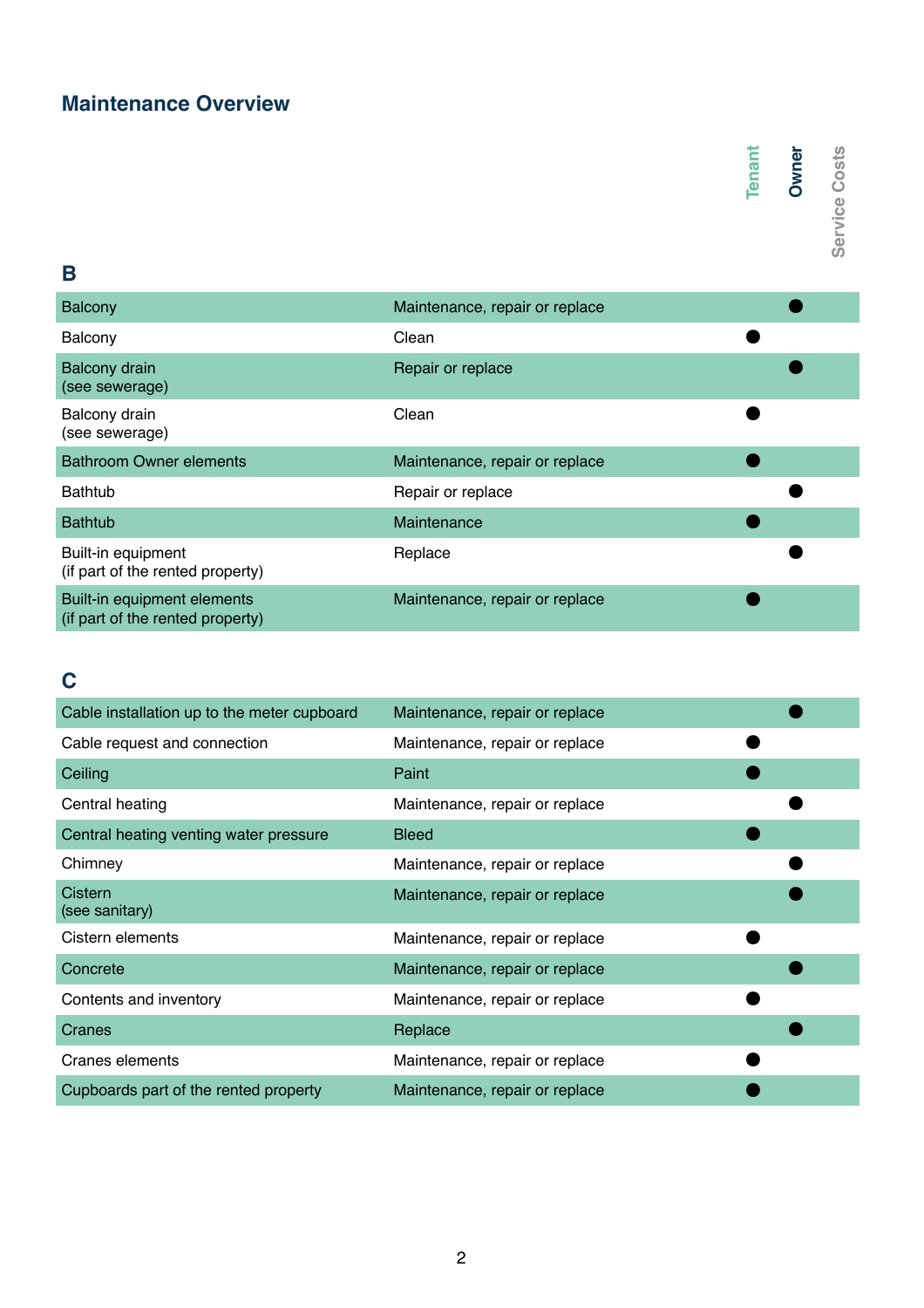## Door damage due to burglary **Insurance** (barring for contents insurance) **●** Doorbell ● Replace ● Doorbell Maintenance **Britain Maintenance** Doorphone **Replace Replace** Doorphone **Maintenance Maintenance** Doors inside **Repair of replace B** Doors inside **Maintenance Maintenance** Doors outside, entrance doors to residential Repair or replace ● Doors outside, entrance doors to residential Maintenance ● Downspout Downspout Repair or replace Draft strips outside windows and doors **Repair or replace** Drain (see sewerage) Repareren of vervangen Drain (see sewerage) Clean

#### **E**

**D**

| Earth leakage circuit breaker                           | Maintenance, repair or replace |  |  |
|---------------------------------------------------------|--------------------------------|--|--|
| Electrical installation                                 | Repair or replace              |  |  |
| Electrical installation fuse box                        | Replace                        |  |  |
| Electrical installation switches and wall<br>sockets    | Maintenance, repair or replace |  |  |
| Elevator                                                | Maintenance, repair or replace |  |  |
| Extractor hood                                          | Repair or replace              |  |  |
| <b>Extractor hood filters</b>                           | Replace                        |  |  |
| Extractor hood installation<br>(see ventilation)        | Repair or replace              |  |  |
| <b>Extractor hood installation</b><br>(see ventilation) | Clean                          |  |  |

### **F**

| Facade                                                  | Maintenance, repair or replace |  |
|---------------------------------------------------------|--------------------------------|--|
| Floor finish<br>(if part of the rented property)        | Repair or replace              |  |
| <b>Floor finish</b><br>(if part of the rented property) | Maintenance                    |  |
| Floor finish<br>(if part of the rented property)        | Clean                          |  |
| <b>Floors constructive</b>                              | Maintenance, repair or replace |  |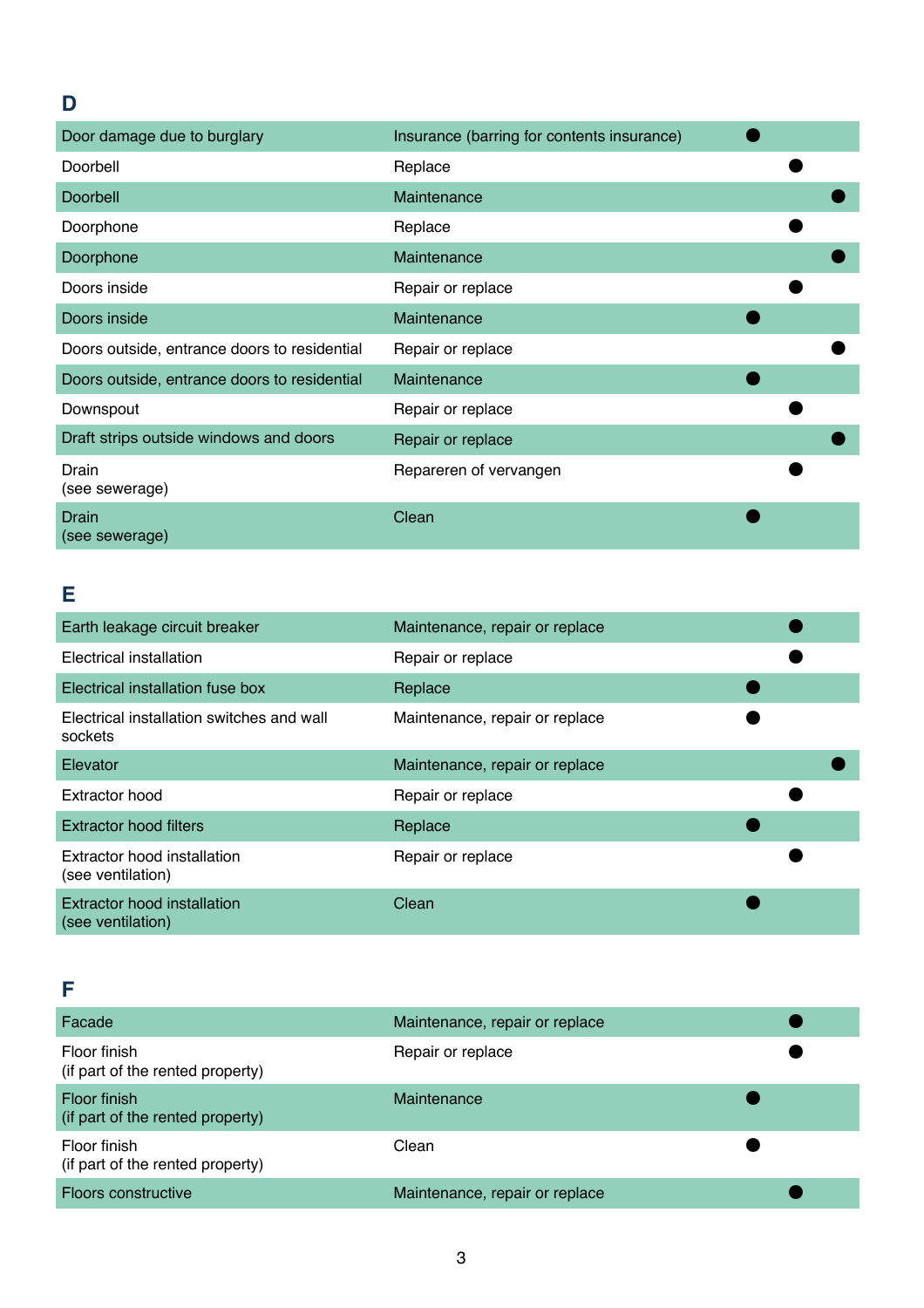| Fountain elements                                 | Maintenance, repair or replace |  |
|---------------------------------------------------|--------------------------------|--|
| Fountain in toilet                                | Repair or replace              |  |
| Fuse in fuse box<br>(see electrical installation) | Maintenance, repair or replace |  |

## **G**

| Garden general area                                        | Maintenance                                                                |
|------------------------------------------------------------|----------------------------------------------------------------------------|
| Garden general area                                        | Service costs                                                              |
| <b>Gas installation</b>                                    | Maintenance, repair or replace                                             |
| General sanitary facilities due to damage to<br>the tenant | Repair or replace                                                          |
| Common area                                                | Clean                                                                      |
| Glass inside the residential                               | Insurance (barring for liability or additional<br>home contents insurance) |
| Glass outside the residential                              | Maintenance, repair or replace                                             |
| Grids available in residential                             | Clean                                                                      |
| Grilles facade and mechanical ventilation                  | Maintenance, repair or replace                                             |
| Grilles for other natural ventilation in<br>residential    | Maintenance                                                                |
| <b>Gutters</b>                                             | Maintenance, repair or replace                                             |
| <b>Gutters</b>                                             | Repair or replace                                                          |

# **H**

| Handrail general area            | Repair or replace                                     |  |
|----------------------------------|-------------------------------------------------------|--|
| Handrail in residential          | Maintenance                                           |  |
| Hinges and locks                 | Maintenance, repair or replace                        |  |
| Hinges and locks due to burglary | Repair or replace<br>(barring for contents insurance) |  |
| Hinges and locks frames          | Maintenance, repair or replace                        |  |

# **K**

| Keys          | Replace     |  |  |
|---------------|-------------|--|--|
| Kitchen block | Replace     |  |  |
| Kitchen block | Maintenance |  |  |

# **L**

| Lighting in general area | Service costs                  |  |  |
|--------------------------|--------------------------------|--|--|
| Lighting outdoor lamps   | Maintenance, repair or replace |  |  |
| Locks                    | Repair or replace              |  |  |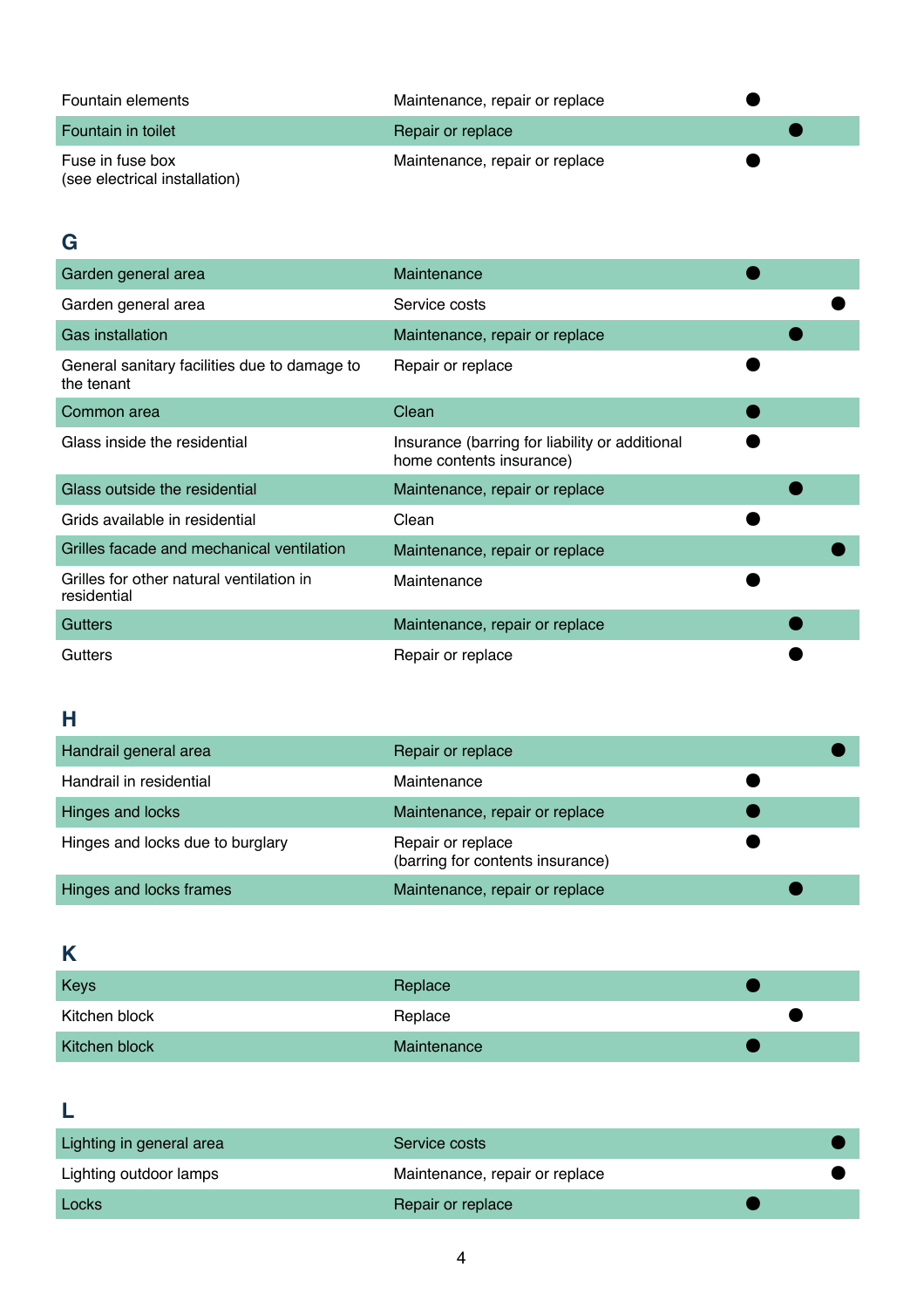## **M**

| Mailbox                                            | Maintenance, repair or replace |  |
|----------------------------------------------------|--------------------------------|--|
| Mechanical ventilation<br>(see ventilation)        | Maintenance                    |  |
| <b>Mechanical ventilation</b><br>(see ventilation) | Clean                          |  |
| Mechanical ventilation<br>(see ventilation)        | Replace                        |  |
| <b>Mirror from Landlord</b>                        | Maintenance, repair or replace |  |

## **P**

| Paintwork general area                                         | Paint                          |  |
|----------------------------------------------------------------|--------------------------------|--|
| Paintwork inside                                               | Paint                          |  |
| Paintwork outside                                              | Paint                          |  |
| Pest control to, in or at the construction of a<br>residential | Combat                         |  |
| Pest control: rats, mice, cockroaches and<br>fleas             | Combat                         |  |
| Plasterwork large damage                                       | Maintenance                    |  |
| Plasterwork small damage                                       | Maintenance, repair or replace |  |

# **R**

| <b>Radiators</b>                          | <b>Bleed</b>                   |  |
|-------------------------------------------|--------------------------------|--|
| Radiators                                 | Replace                        |  |
| <b>Radiators</b><br>(see central heating) | Maintenance                    |  |
| Rainwater drainage                        | Repair or replace              |  |
| Reservoir<br>(see sanitary)               | Repair or replace              |  |
| Reservoir elements                        | Repair or replace              |  |
| <b>Roofs</b>                              | Maintenance, repair or replace |  |
| Roofs accessible to the tenant            | Clean                          |  |

# **S**

| Sanitary                                                          | Replace                        |  |  |
|-------------------------------------------------------------------|--------------------------------|--|--|
| Sanitary                                                          | Maintenance                    |  |  |
| Sanitary elementen                                                | Maintenance, repair or replace |  |  |
| Sanitary facilities due to damage to the tenant Repair or replace |                                |  |  |
| Sewage<br>(drainage pipe)                                         | Repair or replace              |  |  |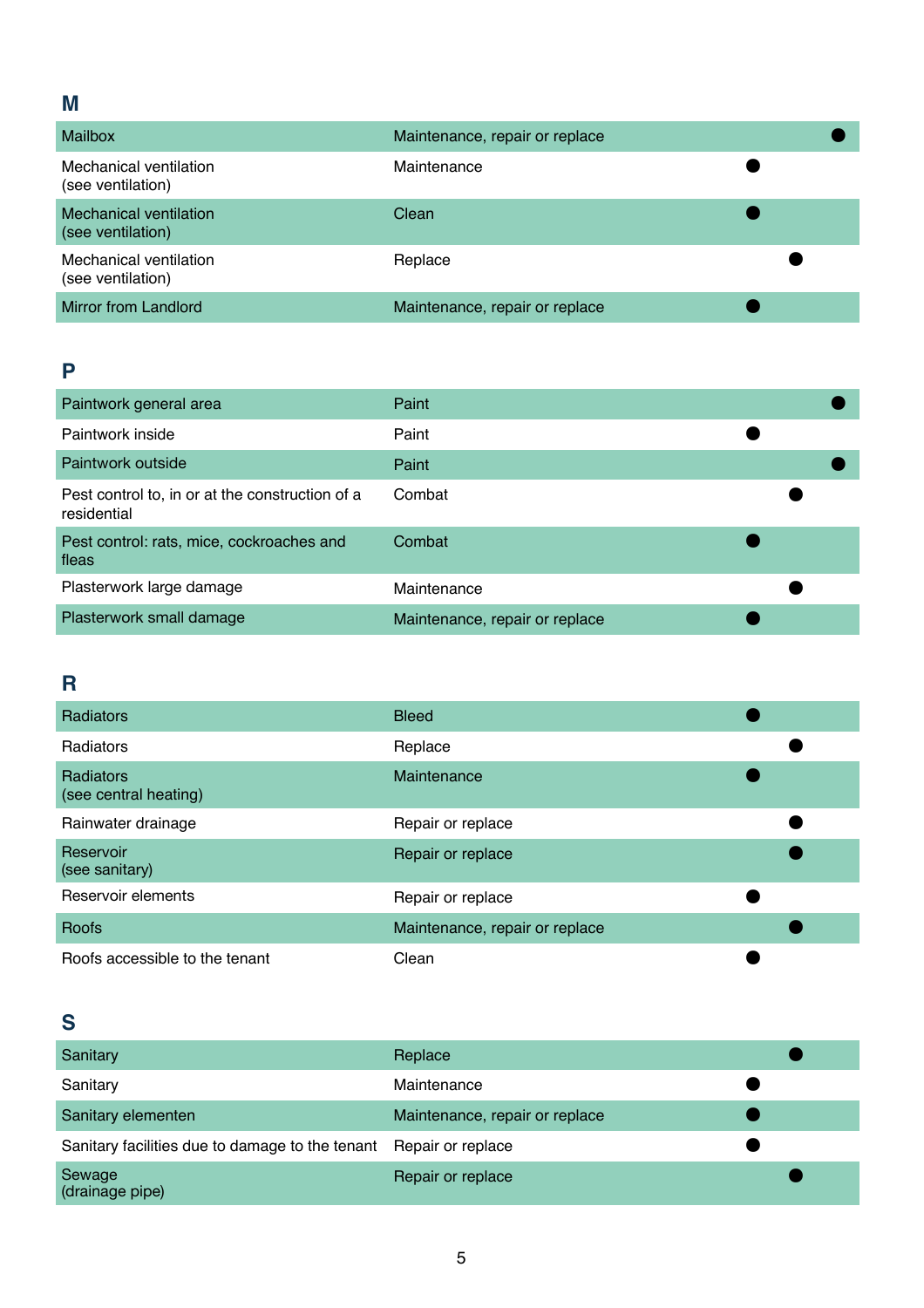| Sewage<br>(drainage pipe)                       | Clean                          |
|-------------------------------------------------|--------------------------------|
| Shower                                          | Maintenance, repair or replace |
| Shower                                          | Clean                          |
| Shower elements                                 | Maintenance, repair or replace |
| Sink drain                                      | Maintenance                    |
| Sink drain unclog                               | Clean                          |
| Skirting                                        | Maintenance, repair or replace |
| <b>Sockets</b><br>(see electrical installation) | Maintenance, repair or replace |
| Stairs in general area                          | Clean                          |
| Stairs in general area                          | Repair or replace              |
| Stairs in residential                           | Maintenance                    |
| Stairs in residential                           | Replace                        |
| Stairwell                                       | Clean                          |
| <b>Switches</b>                                 | Maintenance, repair or replace |

# **T**

| Telephone connection | Application and connection costs |  |
|----------------------|----------------------------------|--|
| Toilet               | Repair or replace                |  |
| Toilet elements      | Maintenance, repair or replace   |  |
| TV connection        | Application and connection costs |  |

# **V**

| Ventilation                     | Repair or replace |  |
|---------------------------------|-------------------|--|
| Ventilation                     | Clean             |  |
| <b>Ventilation filters</b>      | Replace           |  |
| Ventilation grid facade         | Repair or replace |  |
| Ventilation grid in residential | Maintenance       |  |
| Videophone                      | Replace           |  |
| Videophone                      | Maintenance       |  |

## **W**

| Wall finish                          | Maintenance, repair or replace |  |  |
|--------------------------------------|--------------------------------|--|--|
| Wallpaper                            | Maintenance, repair or replace |  |  |
| Walls in residential, wall finishing | Maintenance, repair or replace |  |  |
| Washbasin                            | Repair or replace              |  |  |